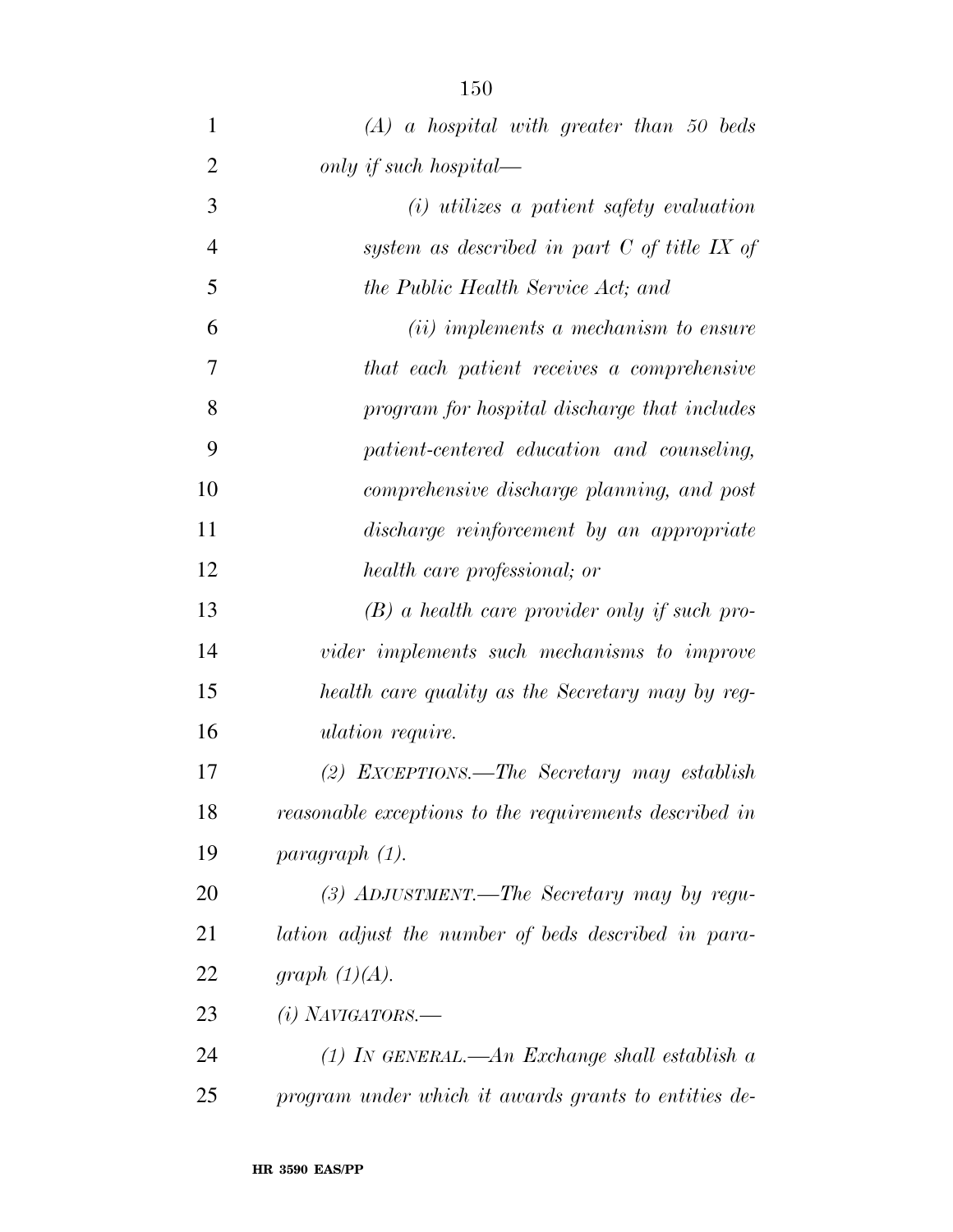| scribed in paragraph $(2)$ to carry out the duties de- |
|--------------------------------------------------------|
| scribed in paragraph $(3)$ .                           |

*(2) ELIGIBILITY.—* 

 *(A) IN GENERAL.—To be eligible to receive a grant under paragraph (1), an entity shall demonstrate to the Exchange involved that the entity has existing relationships, or could readily establish relationships, with employers and em- ployees, consumers (including uninsured and underinsured consumers), or self-employed indi- viduals likely to be qualified to enroll in a quali-fied health plan.* 

 *(B) TYPES.—Entities described in subpara- graph (A) may include trade, industry, and pro- fessional associations, commercial fishing indus- try organizations, ranching and farming organi- zations, community and consumer-focused non- profit groups, chambers of commerce, unions, small business development centers, other licensed insurance agents and brokers, and other entities that—* 

 *(i) are capable of carrying out the du-ties described in paragraph (3);* 

 *(ii) meet the standards described in paragraph (4); and*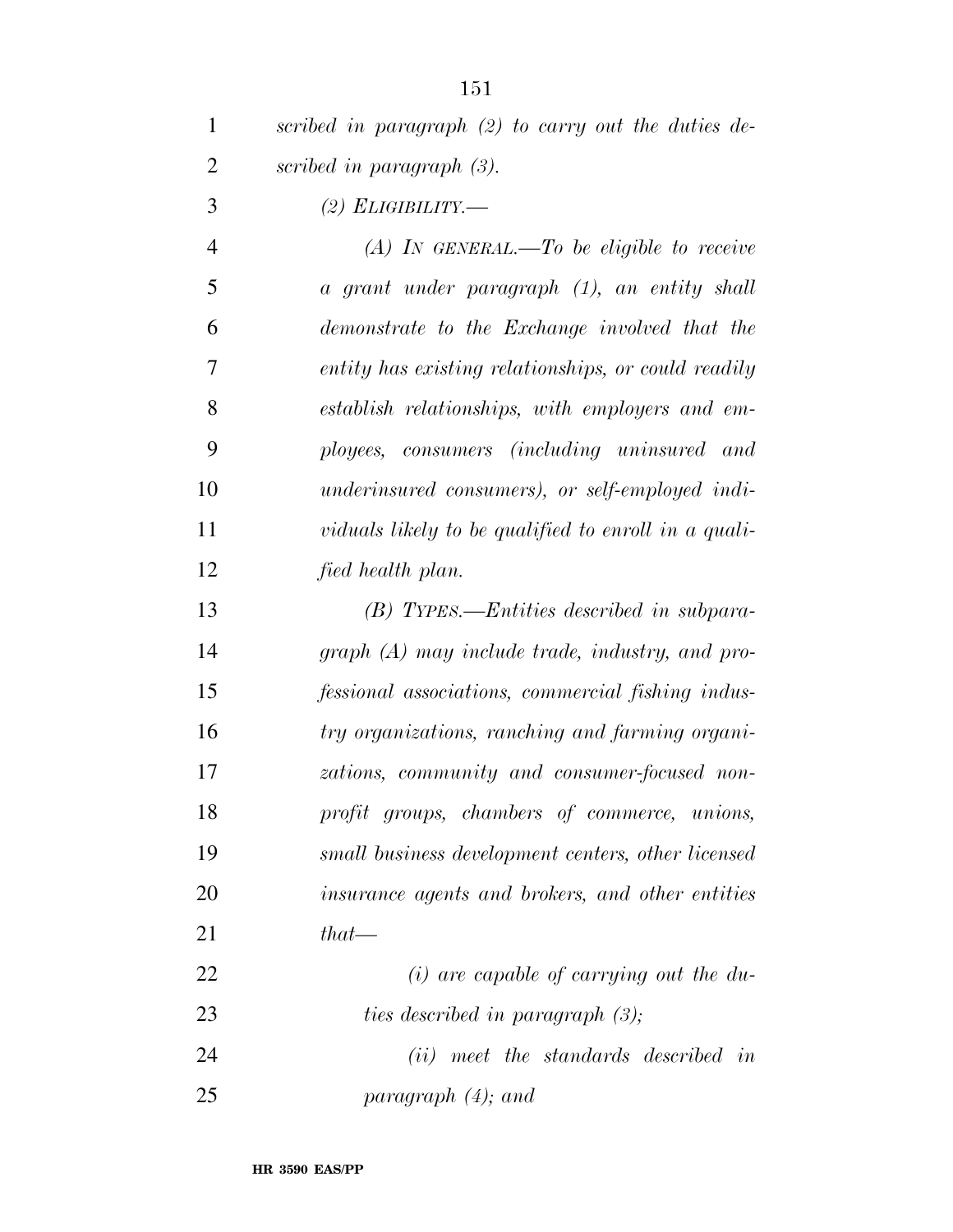| $\mathbf{1}$   | ( <i>iii</i> ) provide information consistent      |
|----------------|----------------------------------------------------|
| $\overline{2}$ | with the standards developed under para-           |
| 3              | $graph(5)$ .                                       |
| $\overline{4}$ | (3) DUTIES.—An entity that serves as a navi-       |
| 5              | gator under a grant under this subsection shall—   |
| 6              | $(A)$ conduct public education activities to       |
| 7              | raise awareness of the availability of qualified   |
| 8              | health plans;                                      |
| 9              | (B) distribute fair and impartial informa-         |
| 10             | tion concerning enrollment in qualified health     |
| 11             | plans, and the availability of premium tax cred-   |
| 12             | its under section 36B of the Internal Revenue      |
| 13             | Code of 1986 and cost-sharing reductions under     |
| 14             | section $1402$ ;                                   |
| 15             | (C) facilitate enrollment in qualified health      |
| 16             | plans;                                             |
| 17             | $(D)$ provide referrals to any applicable of-      |
| 18             | fice of health insurance consumer assistance or    |
| 19             | health insurance ombudsman established under       |
| 20             | section 2793 of the Public Health Service Act, or  |
| 21             | any other appropriate State agency or agencies,    |
| 22             | for any enrollee with a grievance, complaint, or   |
| 23             | question regarding their health plan, coverage, or |
| 24             | a determination under such plan or coverage;       |
| 25             | and                                                |